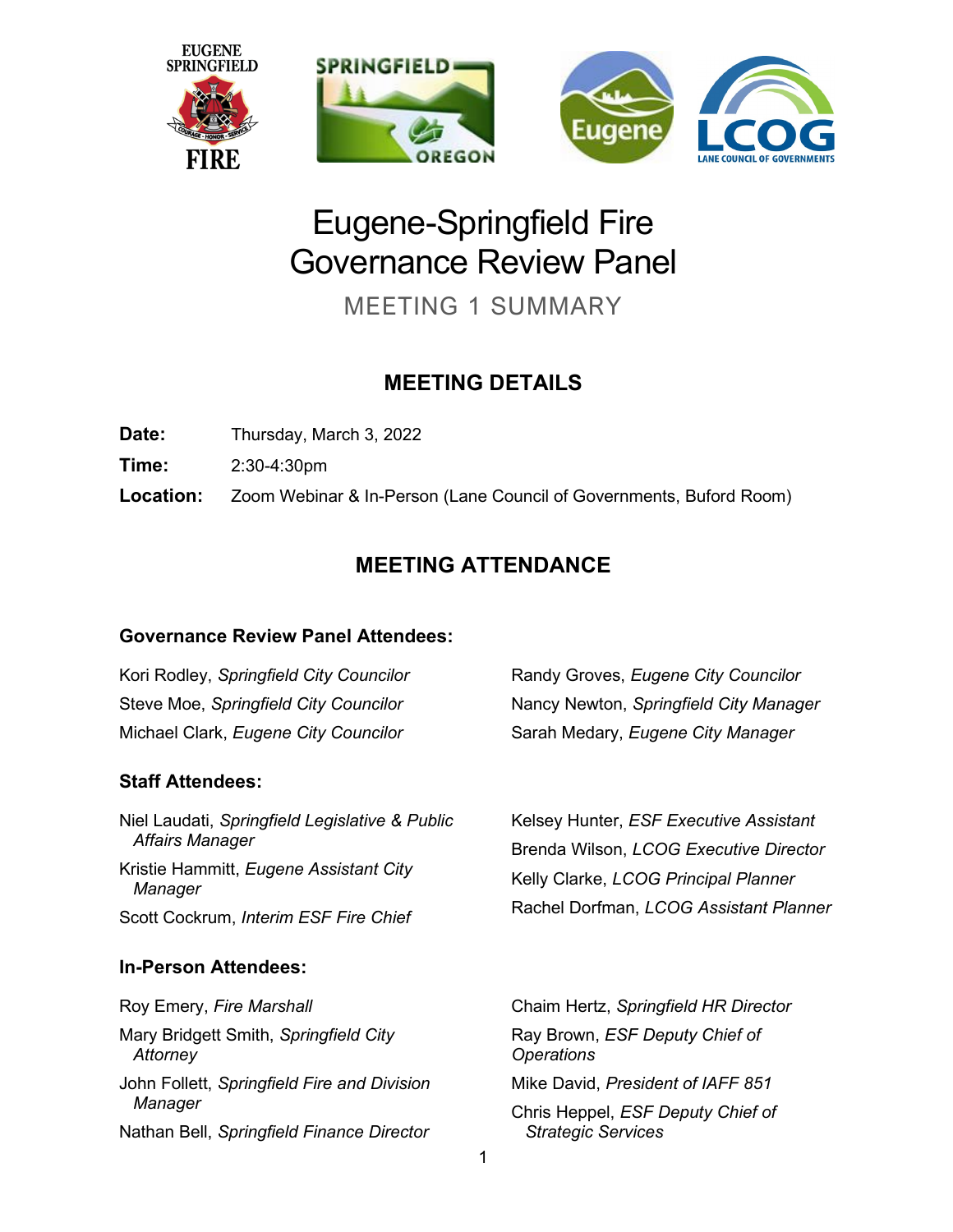

# **MEETING SUMMARY**

#### **1. Welcome & Introductions**

*Brenda Wilson, LCOG Executive Director, provided welcoming remarks and took attendance. Ms. Wilson will facilitate Governance Review Panel meetings, which are open to the public and noticed and conducted according to public records laws.* 

#### **2. Governance Review Panel Purpose and Rules of Conduct**

#### Presenter: Brenda Wilson, LCOG

*Ms. Wilson provided a brief overview of the purpose of the Governance Review Panel, meeting materials, timeline, and what Panel members and the public can expect from Governance Review Panel meetings. Ms. Wilson noted that the Governance Review Panel will not be a decision-making body but will provide critical insights and feedback to staff throughout the process and serve as liaisons to their respective City Councils.*

#### **3. Project Overview, Structure, and Timeline**

#### Presenter: Brenda Wilson, LCOG

*Ms. Wilson provided a brief introduction to the Eugene-Springfield Fire functional consolidation, noting that this project is the next step in that process to determine the future of fire service. Ms. Wilson provided an overview of the project phases as follows, noting that much of the work will be occurring simultaneously, rather than sequentially, and that input will be sought from stakeholders throughout the project:*

*Phase 1: Education and Information* 

*Phase 2: Plan Development, Options, and Decision*

*Phase 3: Implementation*

*Ms. Wilson discussed the ideal outcomes of this process, including: 1) a plan that provides for sustainable funding and service levels over time to meet the needs of our growing metro population while dealing with funding challenges; 2) efficient operations and streamlined decision processes; 3) addressed concerns and needs of both cities and all stakeholders; 4) a plan ultimately supported by both cities. Panel members were provided with notebooks containing project information, including FAQs, Governance Review Panel Purpose and Rules of Conduct, Work Plan, and Communications Plan. All materials will be updated regularly and are available on the project website: [https://www.eugene-or.gov/4924/Governance-Review-](https://www.eugene-or.gov/4924/Governance-Review-Panel)[Panel.](https://www.eugene-or.gov/4924/Governance-Review-Panel)*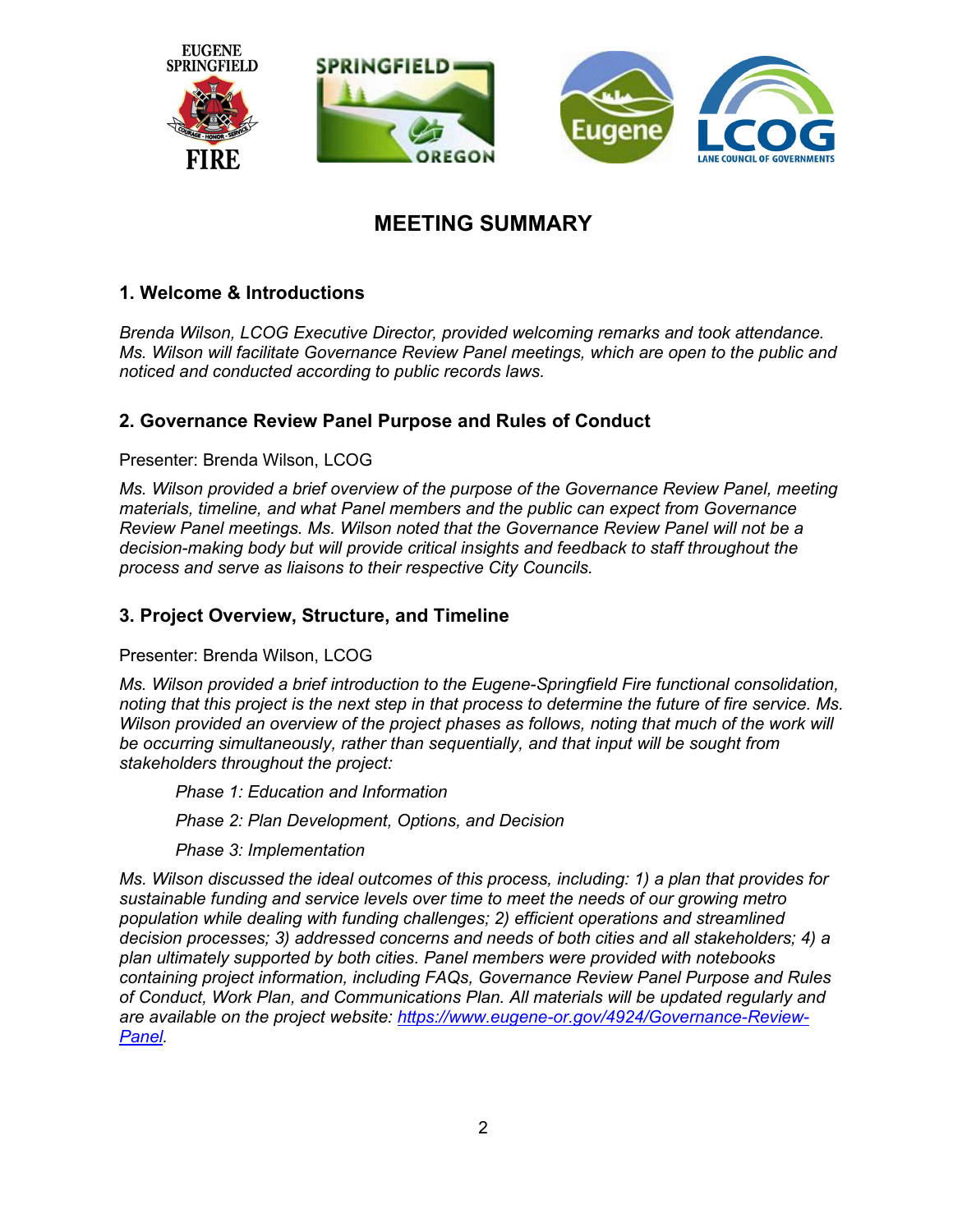

### **4. Eugene-Springfield Fire History & Context**

Presenter: Scott Cockrum, Interim ESF Fire Chief

*Chief Cockrum presented a series of slides that provided an overview of the history of functional consolidation, including successes, efficiencies, and challenges. Chief Cockrum set the stage for future discussions, which will take a deeper dive into current operations, EMS, training logistics, finance, human resources, IT, and administrative services. The slides were provided to Panel members in their notebooks and are also available on the project website.*

*Governance Review Panel members noted that, prior to functional consolidation, the fire department experienced issues as separate departments (e.g. the fire departments both carried hose adapters because the hoses did not connect); requested more information about response reliability; and expressed interest in learning more about the current challenges and stress points.*

#### **5. IAFF 851**

Presenter: Mike David, President of IAFF 851

*Mr. David discussed some of the benefits of functional consolidation, such as increased safety and trust, as well as current challenges from a labor perspective, such as aligning wages and healthcare benefits. Mr. David expressed his support for this process to help clear confusion about what the future looks like.*

#### **6. Roundtable Discussion**

*Ms. Wilson asked each Governance Review Panel member and the City Managers about their thoughts or concerns about the process as it was laid out in the meeting. Several Panel members expressed appreciation for the process and a desire to work together to get across the finish line. Other key thoughts and questions from Panel members included:*

- *What is the cost to taxpayers per firefighter per year?*
- *How are staff and folks who put their lives on the line experiencing this? How are neighbors experiencing it? Important lens to look at this equitably.*
- *What are the "rubs" created by the fact that the cities do things differently that create challenges we need to overcome? At the end, we can make good decisions about governance models that will address problems best/most efficiently. Make people and employees safer in doing the job by being more coordinated.*
- *This has been a team effort from day one with vision to provide better service while controlling costs. Believe finishing this is the right thing to do/right direction. No one right answer but hopeful we will be diligent and thoughtful in this process.*
- *2020 fires scary for this community. Hope we can achieve clarity and certainty for this group.*
- *Have heard from employees about need for more clarity and more direction.*